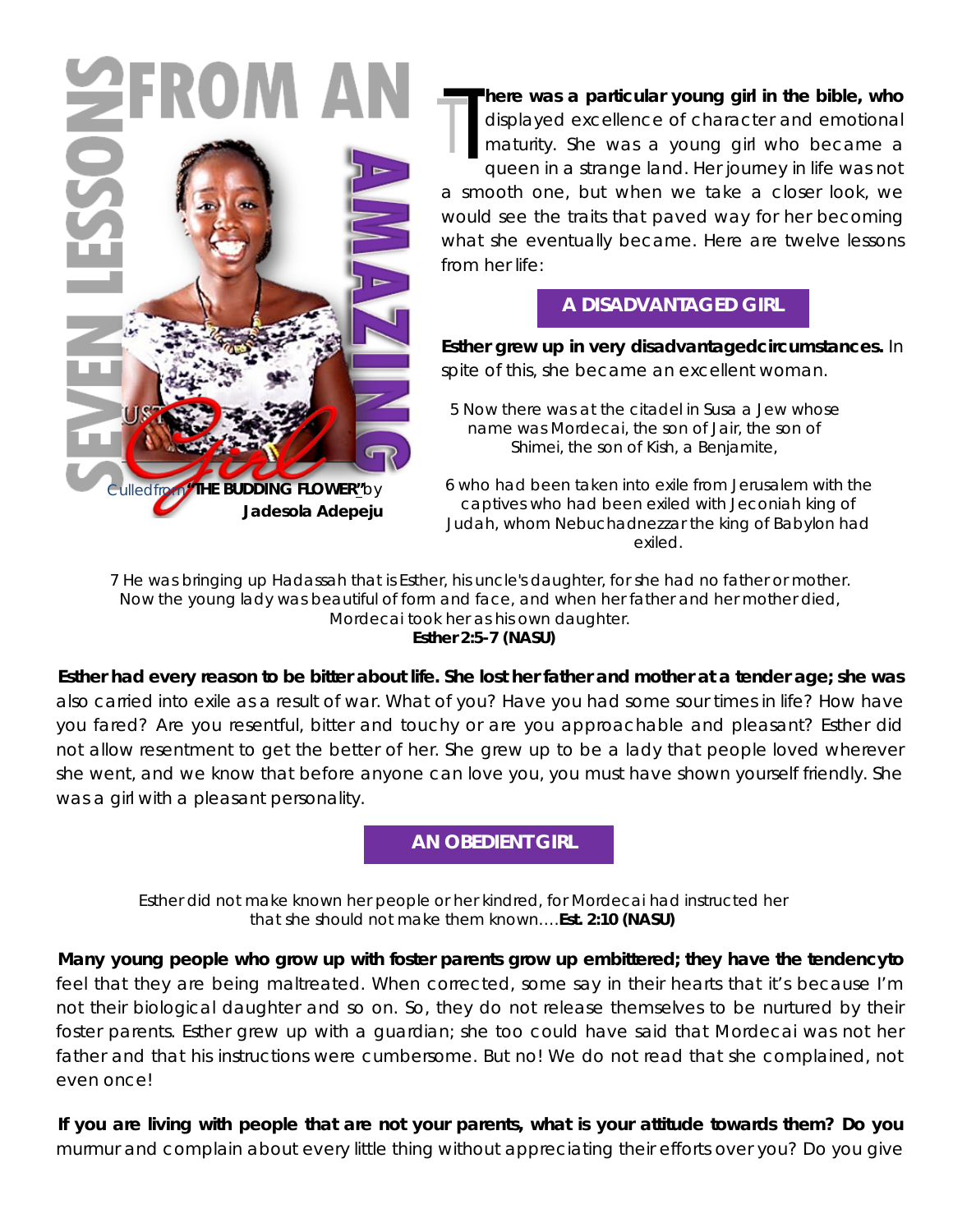your parents negative reports about your guardian? If you do, you are sowing a seed whose fruits will be bitter in future. It is better for you to repent of such deeds now and ask the Lord to forgive you, and then change your attitude to that of gratitude for their labours. The key to changing bad experiences to memorable ones is when you see that God is using your guardians to prepare you for a glorious future. This was the attitude of Esther and it paid off.

# **SHE WAS BEAUTIFUL, YET NOT PROMISCOUS**

*2 Then the king's attendants, who served him, said, "Let beautiful young virgins be sought for the king. 8 So it came about when the command and decree of the king were heard and many young ladies were gathered to the citadel of Susa into the custody of Hegai, that Esther was taken to the king's palace into the custody of Hegai, who was in charge of the women. Esther 2 (NASU)*

**Many beautiful girls have a lot of suitors; so many of them use their beauty as a tool to have their** ways. Esther was a very pretty girl. She had every reason to say 'I am an orphan; I have no dignity to protect. The only thing I have is beauty, so I should use it to gain attention'. But she did not do so. She kept herself pure from defilement. When the time came for a queen to be selected, the first criteria was virginity and she qualified. Had she defiled herself before then, we would not have made her a case study today.

### **A GODLY GIRL**

#### **In the Jewish culture, fasting is associated with seeking the face of God. This is something Esther must**

have learnt from Mordecai. When disaster loomed, Esther knew she needed help and because she has kept the knowledge of God in her heart, the first thing that came to her heart was to seek divine intervention by fasting.

> *16 "Go, assemble all the Jews who are found in Susa, and*  fast for me; do not eat or drink for three days, night or *day. I and my maidens also will fast in the same way. And thus I will go in to the king, which is not according to the law; and if I perish, I perish." Esther 4:16 NASU*

It is difficult to be godly in this present age when young people only think of pleasing themselves, but you need to have a desire towards God and also do things that please him.



## **A WISE GIRL**

**Esther knew what she wanted to request of the king is very crucial, and the king's mood isvery** essential to his delivering a favourable verdict. So, she decided to win the king's heart first. This made her to prepare a dinner and invite him over. To let the king know that it was a weighty matter, she did not tell him that day when he came to dinner. She repeated the treat the second day, and despite the king's promises to her, she did not talk until she was sure the king meant his word. And eventually